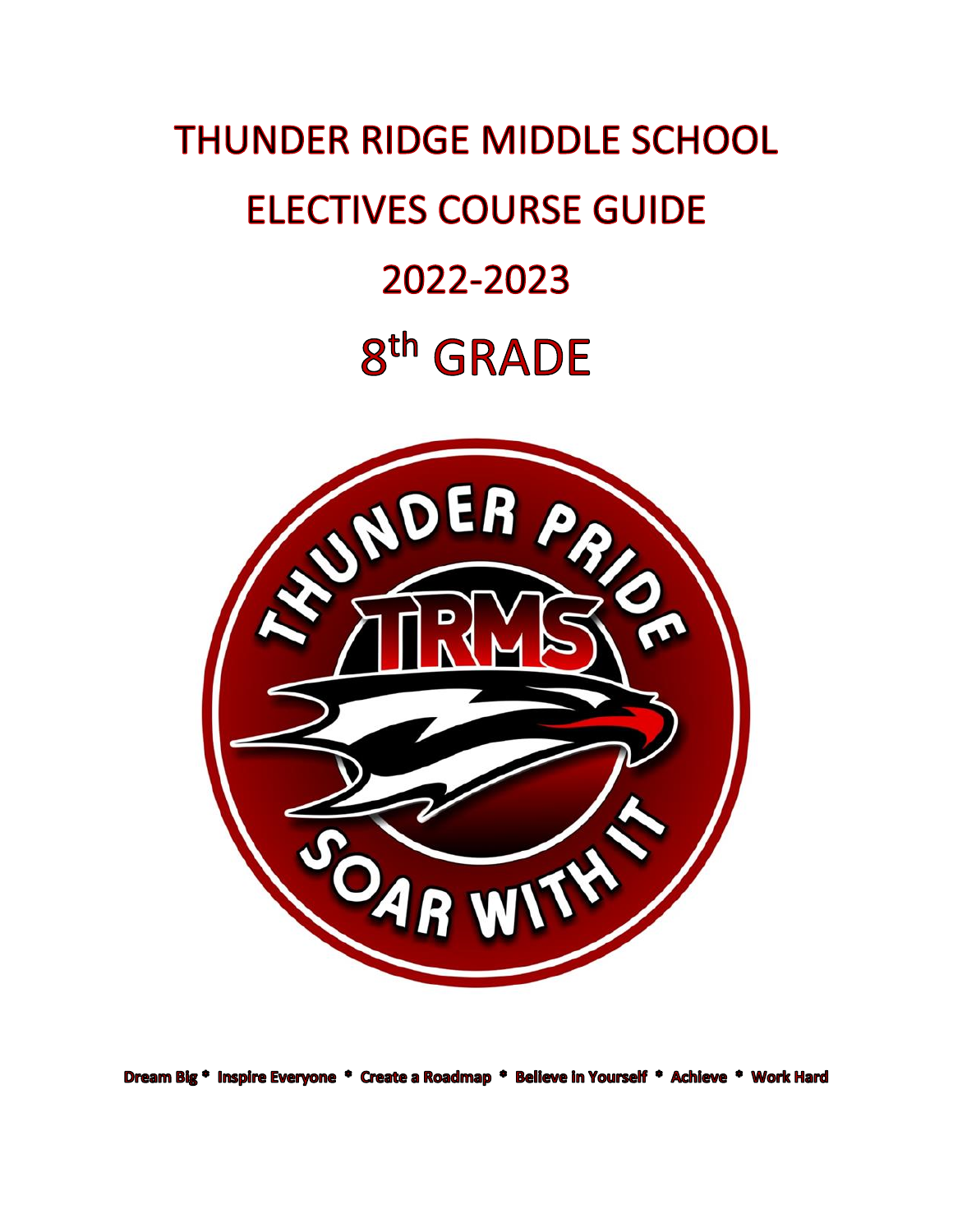

*Every effort is made to place students in the courses requested but cannot be guaranteed due to scheduling conflicts or enrollment limits. Student's schedules may not contain all of their top choices or be in the order of preference. Schedule repairs are made to support the academic or medical needs of students and only when space permits. Repairs will only occur during the first week of the quarter.*

## **YEAR ELECTIVES**

**AVID** (Advancement Via Individual Determination) AVID is a yearly college preparatory elective class for sixth, seventh and eighth grade students who desire higher academic achievement. AVID provides motivated students with skills needed to be successful in the rigorous middle and high school curriculum in preparation necessary for a college future. Students meet daily and receive instruction in areas such as writing, note taking, reading, organization, questioning, study skills, test taking, and college and career choices. Students interested in AVID have a 2.5- 3.5 grade point average, good school attendance and behavior, average or higher test scores in reading and math, and a willingness to commit to rigorous class work. Interested students must fill out an application and participate in an AVID interview for selection. (Year)

**Yearbook** By enrolling in this course, students become staff members of the Thunder Ridge Middle School Yearbook. Students will be responsible for every aspect of production of the Yearbook, including interviewing, reporting, editing, planning, and designing layouts, writing copy, photo captions, and headlines, as well as photography of all school events and activities. (Year)

### **PERFORMING ARTS**

**Band 8** In this course, students will be focusing on how to become goal-driven independent musicians with musicality in mind. Students will have an abundance of practicing strategies and resources at hand to push themselves to next level musicianship. Most of the students in this class will have had at least two years of prior musical experience. If students have no prior experience, they will be encouraged, but not required to take private lessons to close their experience gap as quickly as possible. Students will have at least two concerts per year; one performance in December, and a final performance in May. (Year)

**Choir 8** Choir 8 is an advanced choral class that builds on the skills learned in Choir 7. All Choir 8 songs are arranged in three or four parts, so all students will improve their ability to sing harmony and strengthen their upper and lower vocal range. T*here are at least 4 required concerts* in which the choir will perform a variety of song styles (classical, pop, oldies, folk songs, world music), sometimes with choreography. Each quarter, students have the opportunity to audition for solos and small ensemble parts. Choir involvement in 7<sup>th</sup> grade is preferred but not required. (Year)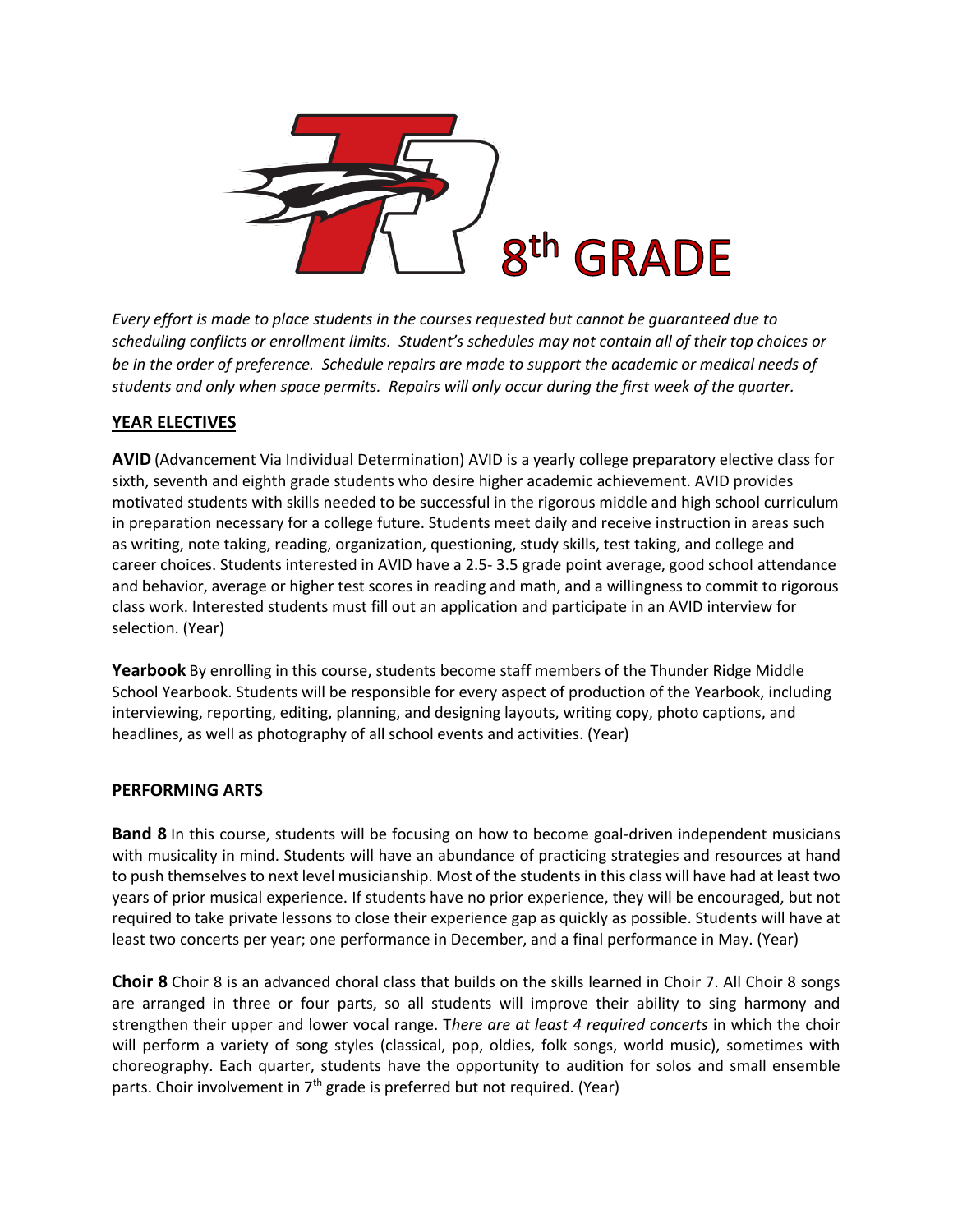**Orchestra 8** This yearlong course is open to students who have experience playing the violin, viola, cello or string bass. Advanced string techniques necessary for continuation in high school are taught. A variety of music is played. *Concerts are scheduled throughout the year including participation in the CCSD Stringathon. Attendance is required.* A limited number of instruments are available to rent from the school. Permission is required to begin a string instrument in 8<sup>th</sup> grade. (Year)

#### **WORLD LANGUAGES**

*The World Language program at TRMS offers students an opportunity to advance in world languages at the high school level. Our French and Spanish programs allow students the possibility to enter "Year 2" in their first year of high school. Students who successfully complete yearlong French or Spanish classes in both 7th and 8th grade at Thunder Ridge may be eligible.*

**French B** This course is designed as a continuation to French A. The course runs like French A with students continuing to progress through the novice level of language. Students will engage in many cultural activities involving cooking, film, and music. In addition, students in French B have the opportunity to run the annual French Food Fair in which students prepare and present a culinary extravaganza. *Students taking this course must have the approval of the French A teacher. Middle school world language does not count as a high school world language credit.*

**Spanish B** Spanish B is for students who have completed Spanish A. This course is designed to continue the development of speaking, reading, writing and listening skills from Level A. Students explore the Spanish culture through art, music, film, theater, and cooking. *Students taking this course must have the approval of the Spanish A teacher. Middle school world language* places students on track for more advanced opportunities in language courses. (Year)

### **SEMESTER ELECTIVES**

#### **PERFORMING ARTS**

**Guitar I** This class is a beginning level guitar class. No experience is necessary. Development of effective guitar technique is stressed including chords, finger picking and improvisation. A variety of styles of music are taught. Nylon string guitars are provided. (Semester)

**Music Adventure** This course will examine different styles of music such as classical, jazz, rock, and pop. Students will learn how to perceive and describe music by sound, sight, and feel. Using basic music theory skills, students will have the chance to compose music using a notation program so they can hear their compositions performed. No musical experience is necessary for this course. Music adventure will be a diverse and immersive experience that will enrich the way students hear the musical world around them. (Semester)

**Vocal Musical Theatre 8** In this course, students will experience a wide range of exciting activities that will serve as a foundation for further study at the high school level, or a life-long appreciation of theatre and performing. From working with others to create scenes and plays, to practicing improvisation skills,